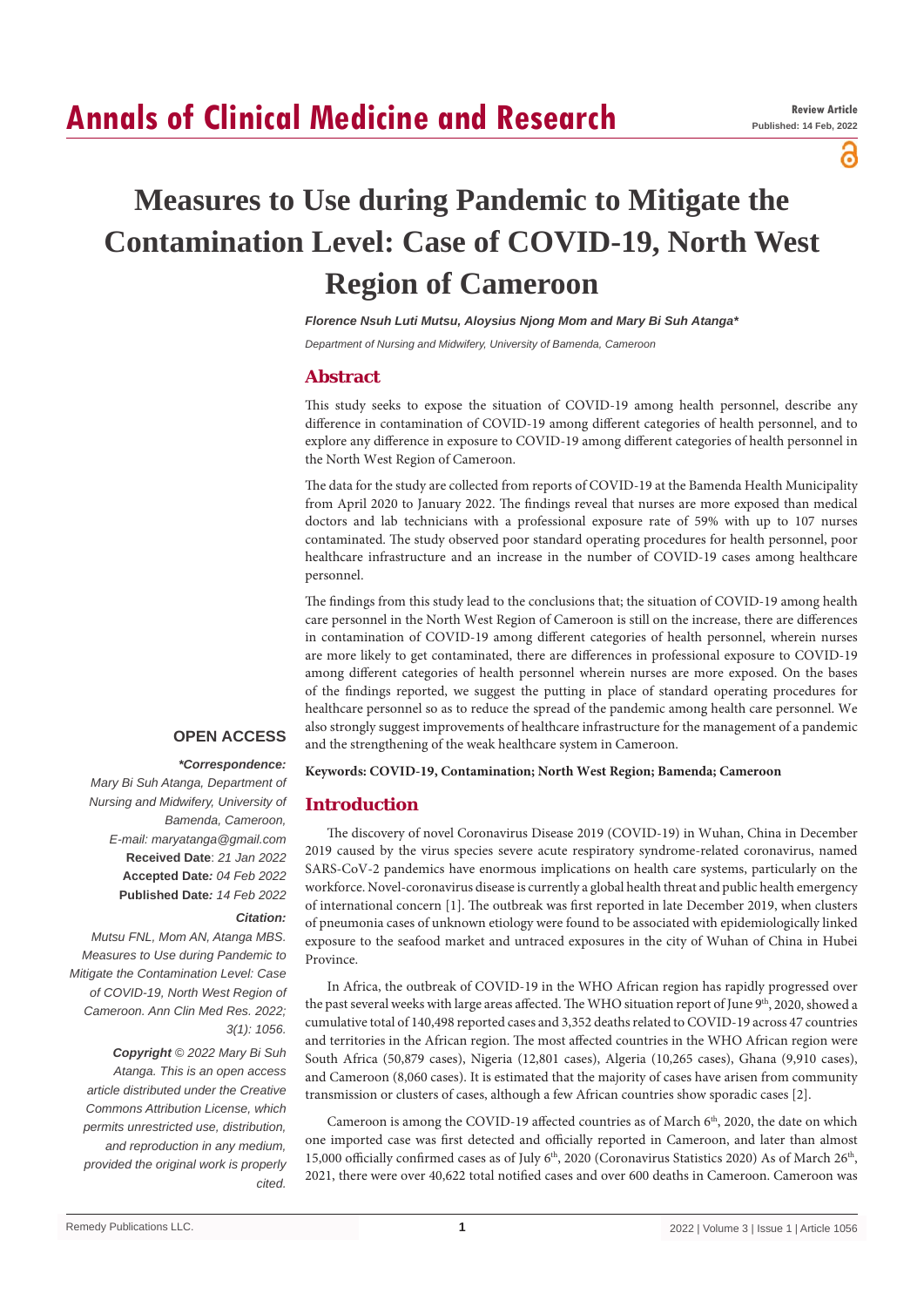among the topmost COVID-19 affected countries in sub-Saharan Africa. As of May  $12<sup>th</sup>$ , 2020, Cameroon was the country with the highest weekly coronavirus infection rate in the World [3,4].

Some studies have explored the issues that face nurses during their response to COVID-19 involving staffing shortages, depression related to anxiety and fear of infection, a lack of communication with patients, exhaustion due to working long hours without proper rest on Personal Protective Equipment (PPE). Another involves the lack of medical supplies and resources, such as PPE. In a study on the reflections on the lived experience of working with limited personal protective equipment during the COVID-19 crisis, wrote that COVID-19 has placed significant strain on United States' health care and health care providers.

Rapid surveys such as that of Elena Savoia et al.., indicated that while ramping up supplies on personal protective equipment for healthcare workers is certainly of mandatory importance, adequate training and clear instructions are just as important. Empirical evidence from Pierre-Philippe Piché-Renaud, Helen E. Groves, Taito Kitano, Callum Arnold, Angela Thomas, Laurie Streitenberger, Laura Alexander ,Shaun K. Morris and Michelle [5] concluded that as part of their pandemic response plans, healthcare institutions should have ongoing training for HCWs that focus on appropriate personal protective equipment doffing and discussions around modes of transmission of COVID-19. At the same time, WHO [2] suggested the need to protect the health and well-being of the most valuable healthcare resource in the COVID-19 pandemic (our nurses in particular).

Following this same line of thoughts, Judith E. Arnetz, Courtney M. Goetz, Bengt B. Arnetz, Eamonn Arble [6] used logistic regression analysis and indicated a significant relationship between >4 h length of use and the occurrence of redness of the cheeks, dry mouth, redness of the nose bridge, and redness of the ears for N95 masks; dryness of the mouth when wearing surgical masks; skin dryness, sweating, and redness from wearing gloves; headaches from wearing goggles/face shields; and sweating when wearing overalls or a gown. Assessing the relationship between government intervention and the spread of epidemics from the perspective of epidemic prevention and control; and second, reflecting on the government's experience in epidemic management from the perspective of public crisis governance of government. The lack of standard operating procedures and poor healthcare infrastructure for the management of a pandemic put a lot of strain, in the form of increased numbers of COVID-19-positive cases, on an already weak healthcare system in Pakistan.

Despite the large number of researches carried out between 2019 and 2021 on COVID-19 related topic, to the best of our knowledge, no research has been carried out on protective models for nurses and patients in a COVID-19 treatment facility in both high- and lowincome countries. The study is carried out in the North West Region of Cameroon. The research design will be exploratory and descriptive research designs. Thus, a mixed study which combines of both qualitative and quantitative method. The research explores relevant existing data already collected by organizations/institutions/agencies after ensuring that it is reliable and relevant.

#### **Statement of research problem**

Corona virus is a pandemic disease reducing the world's population and urgently need a lasting solution with Cameroon and Bamenda not left out. One month after the first case of COVID-19





**Figure 1:** Cumulative weekly cases of COVID-19 among health personnel in the North West Region of Cameroon.

The figure shows that there is still uptrend in the number of COVID-19 cases among health personnel in the North West region of Bamenda, Cameroon. The maximum number of cases running to about 200 health workers. Proper examination shows that there is need to mitigate the contamination level, better care, positive thinking and display of positivism in the hospital environment for nurses and other health personnel in Cameroon and North West Region in particular.

was detected in Cameroon, the active cases stood at 658 with 9 deaths and 17 recoveries. On the 30<sup>th</sup> of April, the Government relaxed several key preventive measures of the WHO guidelines [3]. Five months after as of June 10<sup>th</sup>, 2020, there were over 8,681 confirmed COVID-19 cases, with 208 deaths [3]. Cases were reported in all ten regions of the country though the majority remained in Central and Littoral regions. As of September 16<sup>th</sup>, 2020, 20,371 confirmed cases of COVID-19 had been reported in Cameroon, which ranked ninth among African countries in terms of total cases. Cameroon is considered a level 3, high risk country for COVID-19 by the United States Centers for Disease Control and Prevention given ongoing concerns about transmission [7,8].

To curb the rate of infection amongst health workers, there was the introduction of the protection model a guideline by WHO which is a policy that target at-risk populations [9]. The guideline on the usage of such equipment has continued to evolve, and has emphasized conservation of resources rather than optimizing protection of workers. The outbreak and its spread pose an additional challenge for Cameroon due to the armed conflict in the Far North, Northwest, and Southwest regions. UNICEF notes that 34% of health facilities in the Northwest and Southwest regions are non-functional or only partially functional with absent of health personnel, destroyed infrastructure, lack of medical supplies, and access to health care is limited aid clinicians conduct proper triage, manage suspected cases effectively.

Also, many health facilities in Cameroon are faced with serious challenges in procurement and supply of the pre-isolation and isolation Centre's with protective devices by the stakeholders. With this in mind, one will begin to wonder about the situation of infection of health personals in North West Region of Cameroon.

With this study, nurses and other health personnel in Cameroon and North West Region in particular can identify the best measures to use during pandemic to mitigate the contamination level, better care, positive thinking and display of positivism in the hospital environment.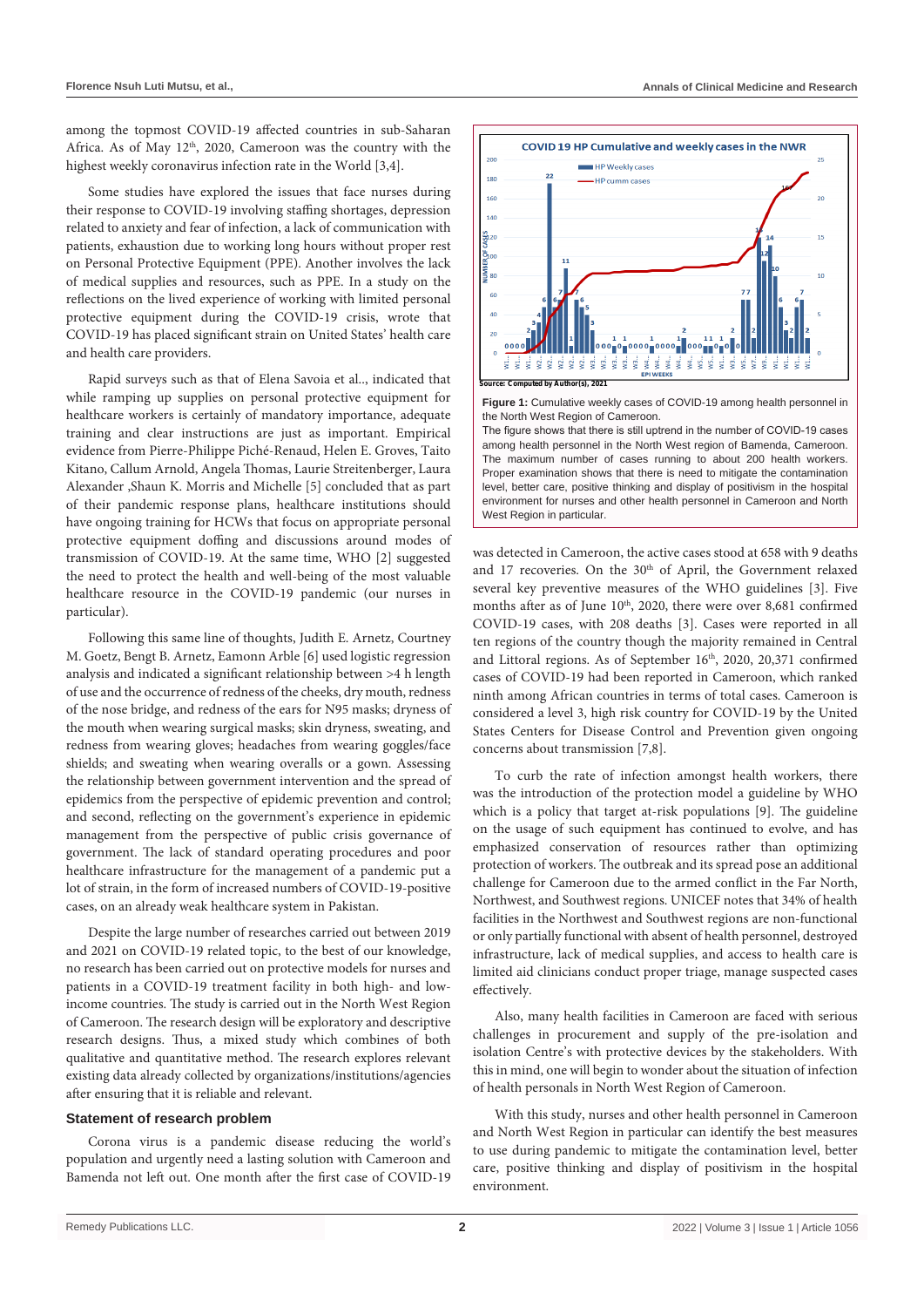

**Figure 2:** Health personnel contamination of COVID-19 NWR.

The report on Figure 2 shows that nurses are the highest contaminated health personnel in the North West Region of Cameroon with up to 107 nurses contaminated. This is closely followed by lab technicians, medical doctors and other health workers with 32 cases, 30 cases and 17 cases of COVID-19 respectively. The number of deaths of health care personnel in the North West region of Cameroon shows that nurses and lab technicians recorded the highest deaths followed by medical doctors.

## **Objectives**

This paper seeks to investigate into the current situation, contaminations rates and exposure among different health personnel. Specifically, the paper seeks to;

Examine the situation of COVID-19 among health personnel in the North West Region of Cameroon

Describe any difference in Contamination of COVID-19 among different categories of health personnel in the North West Region of Cameroon.

Explore any difference in exposure to COVID-19 among different categories of health personnel in the North West Region of Cameroon.

# **Methodology and Data**

In order to address the specific research questions, simple descriptive statistics were employed which consisted of plotting graphs and computing averages and comparing them to investigate if there are significant differences in COVID-19 contamination and exposure levels among the health personnel in the North West Region of Cameroon. The study uses secondary data collected from reports of COVID-19 cases at the Bamenda municipality for 92 weeks running from April 2020 to January 2021.

## **Findings and Discussions**

This study attempt to identify the best measures to use during pandemic to mitigate the contamination level, better care, positive thinking and display of positivism in the hospital environment for nurses and other health personnel in Cameroon and North West Region in particular.

## **Conclusion**

The findings from this study leads to the conclusion that the situation of COVID-19 among health personnel in the North West Region of Cameroon is still on the increase. At the same time, this study concludes that there are differences in contamination of



**Figure 3:** Professional exposure to COVID-19 in the NWR, Cameroon. The report reveals that nurses are more exposed than medical doctors and lab technicians with a professional exposure rate of 59%. This is followed by medical doctors with an exposure rate of 19%, lab technicians and other health professionals with an exposure rate of 11%. With up to 107 nurses contaminated in the North West Region of Cameroon.

COVID-19 among different categories of health personnel in the North West Region of Cameroon wherein nurses are more likely to get contaminated. We also conclude that there are differences in professional exposure to COVID-19 among different categories of health personnel in the North West Region of Cameroon wherein nurses are more exposed.

### **Recommendations**

On the bases of the findings reported, we suggest that the putting in place of standard operating procedures for healthcare personnel so as to reduce the spread of the pandemic among health care personnel.

We also strongly suggest improvements of healthcare infrastructure for the management of a pandemic and the strengthening of the weak healthcare system in Cameroon.

### **References**

- 1. [Wang C, Horby PW, Hayden FG. A novel coronavirus outbreak of global](https://pubmed.ncbi.nlm.nih.gov/31986257/)  [health concern. Lancet. 2020;395\(10223\):470-73.](https://pubmed.ncbi.nlm.nih.gov/31986257/)
- 2. World Health Organization Shortage of personal protective equipment endangering health workers worldwide (2020).
- 3. [Bang H, Mbah M, Ndi H, NdzoJ. Gauging Cameroon's resilience to the](https://staffprofiles.bournemouth.ac.uk/display/journal-article/335766)  [COVID- 19 pandemic: Implications for enduring a novel health crisis.](https://staffprofiles.bournemouth.ac.uk/display/journal-article/335766)  [Transforming Government: People, Process and Policy. 2020;15\(4\):658-](https://staffprofiles.bournemouth.ac.uk/display/journal-article/335766) [74.](https://staffprofiles.bournemouth.ac.uk/display/journal-article/335766)
- 4. [Tamfu A, Lietbouo A. Schools in Cameroon gradually reopen amidst](http://www.xinhuanet.com/english/2020-06/02/c_139105960.htm)  [COVID-19 pandemic. \(2020, June\). Retrieved from: XINHUANET. 2020.](http://www.xinhuanet.com/english/2020-06/02/c_139105960.htm)
- 5. Pierre-Philippe PR, Helen EG, Taito K, Callum A, Angela T, Laurie S, et al. Science Healthcare worker perception of a global outbreak of novel Coronavirus (COVID-19) and personal protective equipment: Survey of a pediatric tertiary-care hospital. Published online by Cambridge University Press: 12 August 2020.
- 6. [Judith EA, Courtney MG, Bengt BA, Eamonn A. Nurse reports of stressful](https://pubmed.ncbi.nlm.nih.gov/33153198/)  [situations during the COVID-19 pandemic: Qualitative analysis of survey](https://pubmed.ncbi.nlm.nih.gov/33153198/)  [responses. Int J Environ Res Public Health. 2020;17\(21\):8126.](https://pubmed.ncbi.nlm.nih.gov/33153198/)
- 7. CDC. COVID-19 in Cameroon Warning Level 3, Avoid Nonessential Travel. Travel Health Notices Travelers´ Health. Accessed 9 September 2020.